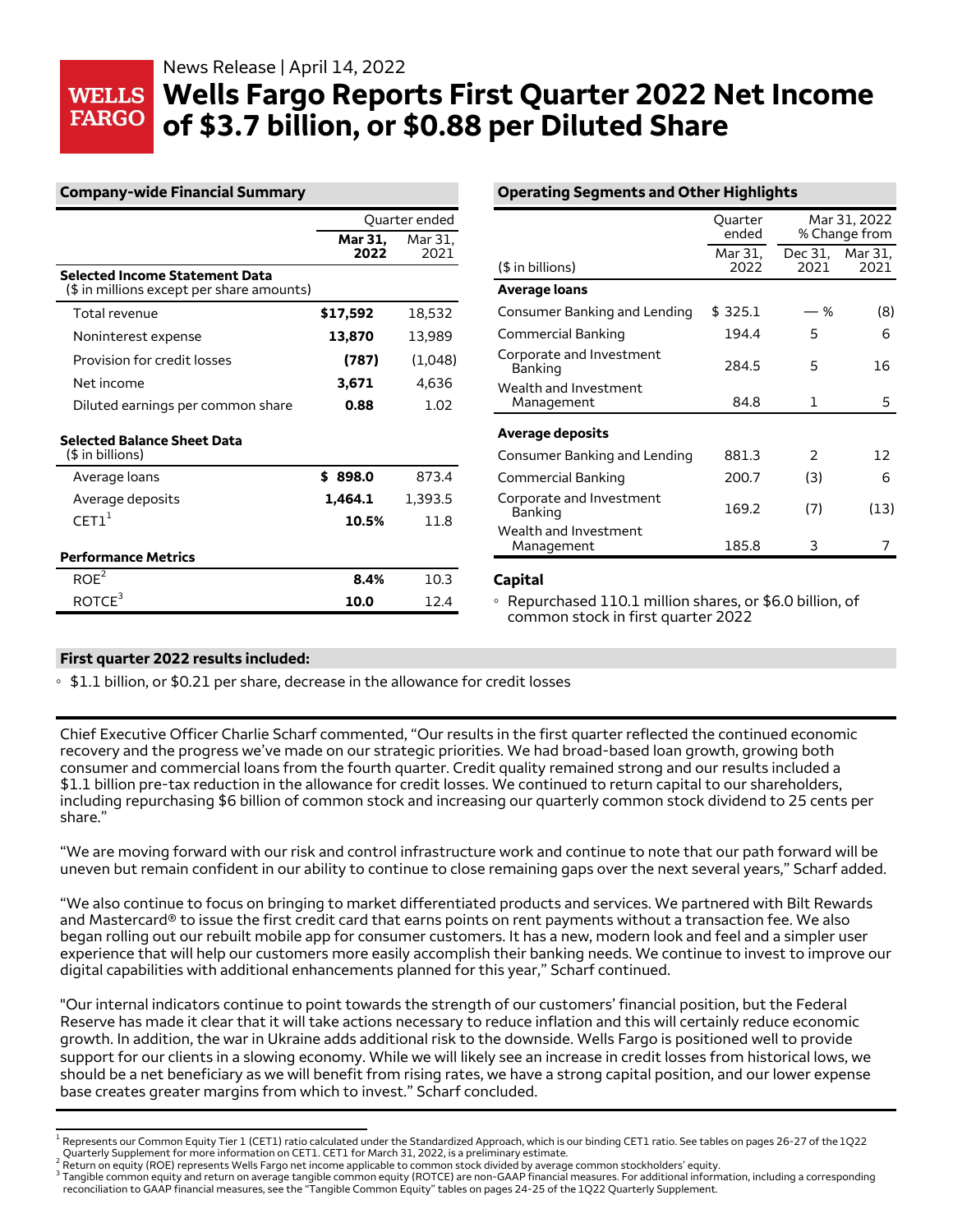Financial results reported in this document are preliminary. Final financial results and other disclosures will be reported in our Quarterly Report on Form 10-Q for the quarter ended March 31, 2022, and may differ materially from the results and disclosures in this document due to, among other things, the completion of  *final review procedures, the occurrence of subsequent events, or the discovery of additional information.*

#### *Selected Company-wide Financial Information*

|                                                      |                 |                 | Quarter ended   | Mar 31, 2022<br>% Change from |                 |  |
|------------------------------------------------------|-----------------|-----------------|-----------------|-------------------------------|-----------------|--|
|                                                      | Mar 31,<br>2022 | Dec 31,<br>2021 | Mar 31,<br>2021 | Dec 31,<br>2021               | Mar 31,<br>2021 |  |
| Earnings (\$ in millions except per share amounts)   |                 |                 |                 |                               |                 |  |
| Net interest income                                  | \$<br>9,221     | 9,262           | 8,808           | $-$ %                         | 5               |  |
| Noninterest income                                   | 8,371           | 11,594          | 9,724           | (28)                          | (14)            |  |
| <b>Total revenue</b>                                 | 17,592          | 20,856          | 18,532          | (16)                          | (5)             |  |
| Net charge-offs                                      | 305             | 423             | 523             | (28)                          | (42)            |  |
| Change in the allowance for credit losses            | (1,092)         | (875)           | (1, 571)        | (25)                          | 30              |  |
| Provision for credit losses                          | (787)           | (452)           | (1,048)         | (74)                          | 25              |  |
| Noninterest expense                                  | 13,870          | 13,198          | 13,989          | 5                             | (1)             |  |
| Income tax expense                                   | 707             | 1,711           | 901             | (59)                          | (22)            |  |
| <b>Wells Fargo net income</b>                        | \$<br>3,671     | 5,750           | 4,636           | (36)                          | (21)            |  |
| Diluted earnings per common share                    | 0.88            | 1.38            | 1.02            | (36)                          | (14)            |  |
| Balance Sheet Data (average) (\$ in billions)        |                 |                 |                 |                               |                 |  |
| Loans                                                | \$<br>898.0     | 875.0           | 873.4           | 3                             | 3               |  |
| Deposits                                             | 1,464.1         | 1,470.0         | 1,393.5         |                               | 5               |  |
| Assets                                               | 1,919.4         | 1,943.4         | 1,934.4         | (1)                           | (1)             |  |
| <b>Financial Ratios</b>                              |                 |                 |                 |                               |                 |  |
| Return on assets (ROA)                               | 0.78 %          | 1.17            | 0.97            |                               |                 |  |
| Return on equity (ROE)                               | 8.4             | 12.8            | 10.3            |                               |                 |  |
| Return on average tangible common equity (ROTCE) (a) | 10.0            | 15.3            | 12.4            |                               |                 |  |
| Efficiency ratio (b)                                 | 79              | 63              | 75              |                               |                 |  |
| Net interest margin on a taxable-equivalent basis    | 2.16            | 2.11            | 2.05            |                               |                 |  |

 (a) Tangible common equity and return on average tangible common equity are non-GAAP financial measures. For additional information, including a corresponding reconciliation to GAAP financial measures, see the "Tangible Common Equity" tables on pages 24-25 of the 1Q22 Quarterly Supplement.

(b) The efficiency ratio is noninterest expense divided by total revenue (net interest income and noninterest income).

- ◦ Net interest income increased 5%, primarily due to lower mortgage-backed securities premium amortization, a decrease in long-term debt, and higher loan balances, partially offset by lower interest income from loans purchased from securitization pools and Paycheck Protection Program (PPP) loans
- ◦ Noninterest income decreased 14%, driven by lower mortgage banking income primarily due to lower originations and gain on sale margins, the impact of divestitures, and lower trading activity and investment banking fees. These decreases were partially offset by improved results in our affiliated venture capital and private equity businesses, higher asset-based fees in Wealth and Investment Management on higher market valuations, and an increase in deposit-related fees
- $\,{}$  Noninterest expense decreased 1%. Personnel expense was down primarily due to efficiency initiatives and divestitures. Non-personnel expense increased, reflecting higher operating losses primarily driven by customer remediation expense predominantly for a variety of historical matters, partially offset by divestitures and efficiency initiatives
- $\,{}$  Provision for credit losses in first quarter 2022 included a \$1.1 billion decrease in the allowance for credit losses predominantly due to reduced uncertainty around the economic impact of the COVID-19 pandemic on our loan portfolios, as well as a decrease in net charge-offs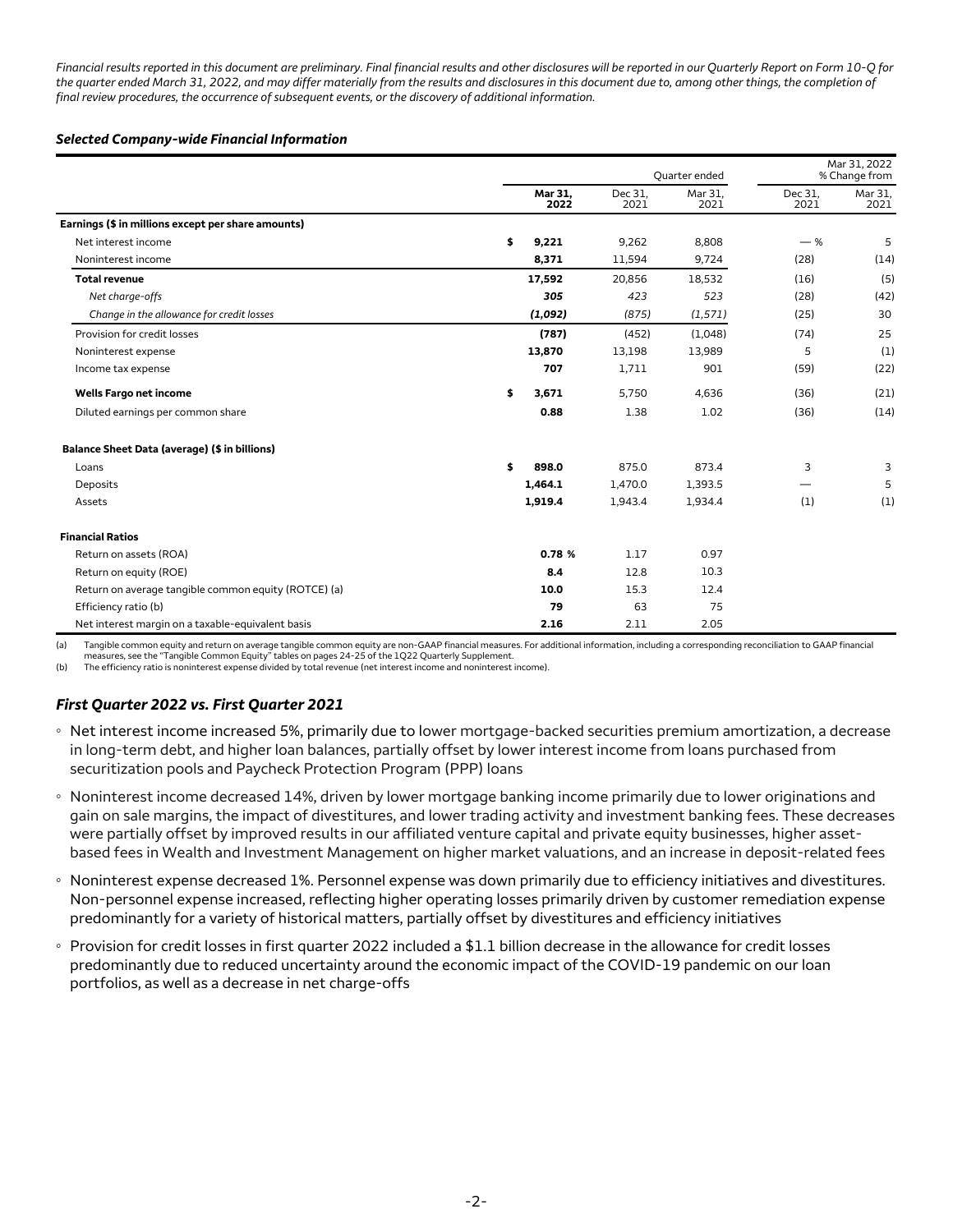#### *Selected Company-wide Capital and Liquidity Information*

|                                                |                 |                 | Quarter ended   |
|------------------------------------------------|-----------------|-----------------|-----------------|
| (\$ in billions)                               | Mar 31,<br>2022 | Dec 31,<br>2021 | Mar 31,<br>2021 |
| Capital:                                       |                 |                 |                 |
| Total equity                                   | \$<br>181.7     | 190.1           | 188.0           |
| Common stockholders' equity                    | 160.0           | 168.3           | 166.7           |
| Tangible common equity (a)                     | 133.1           | 141.3           | 138.7           |
| Common Equity Tier 1 (CET1) ratio (b)          | 10.5 %          | 11.4            | 11.8            |
| Total loss absorbing capacity (TLAC) ratio (c) | 22.3            | 23.0            | 25.2            |
| Supplementary Leverage Ratio (SLR) (d)         | 6.6             | 6.9             | 7.9             |
| Liquidity:                                     |                 |                 |                 |

|     | uauidity<br>Lover:<br>חר<br>d.<br>$\overline{\phantom{0}}$                                                                                                               | . .                                                        | <b>__</b> | - - -<br>-- |
|-----|--------------------------------------------------------------------------------------------------------------------------------------------------------------------------|------------------------------------------------------------|-----------|-------------|
| (a) | .<br>' -GAAP financi<br>e tangible common equity are non-<br>í angible<br>measures<br>Linformation<br>equity and return on average ta<br>: additional :<br>$-0r$<br>mmon | including a corresponding reconciliation to GAAP financial |           |             |

(a) Tangible common equity and return on average tangible common equity are non-GAAP financial measures. For additional information, including a corresponding reconciliation to GAAP financial<br>measures, see the "Tangible Co

(b) Represents our CET1 ratio calculated under the Standardized Approach, which is our binding CET1 ratio. See tables on pages 26-27 of the 1Q22 Quarterly Supplement for more information on CET1.

for March 31,<br>esents TLAC di<br>h 31, 2022, is a CET1 for March 31, 2022, is a preliminary estimate.<br>(c) Represents TLAC divided by risk-weighted assets (RWAs), which is our binding TLAC ratio, determined by using the greater of RWAs under the Standardized and Advanced A

(d) SLR for March 31, 2022, is a preliminary estimate.

(e) Represents high-quality liquid assets divided by projected net cash outflows, as each is defined under the LCR rule. LCR for March 31, 2022, is a preliminary estimate.

#### *Selected Company-wide Credit Information*

|                                                                 |                 |                 | Quarter ended   |
|-----------------------------------------------------------------|-----------------|-----------------|-----------------|
| (\$ in millions)                                                | Mar 31,<br>2022 | Dec 31.<br>2021 | Mar 31,<br>2021 |
| Net charge-offs                                                 | \$<br>305       | 423             | 523             |
| Net loan charge-offs as a % of average total loans (annualized) | 0.14%           | 0.19            | 0.24            |
| Total nonaccrual loans                                          | \$<br>6,871     | 7,212           | 8,055           |
| As a % of total loans                                           | 0.75%           | 0.81            | 0.93            |
| Total nonperforming assets                                      | \$<br>7,001     | 7,324           | 8,195           |
| As a % of total loans                                           | 0.77%           | 0.82            | 0.95            |
| Allowance for credit losses for loans                           | \$<br>12,681    | 13,788          | 18,043          |
| As a % of total loans                                           | 1.39%           | 1.54            | 2.09            |

- ◦ Net loan charge-offs remained low. The commercial portfolio had net recoveries of (0.02%) (annualized) as a percentage of average loans. The consumer net loan charge-off rate decreased to 0.35% (annualized) from a fourth quarter 2021 that included 16 bps of net loan charge-offs related to a change in practice to fully charge-off certain delinquent legacy residential mortgage loans. First quarter 2022 included higher auto losses and seasonally higher credit card losses
- ◦ Nonperforming assets decreased 4%. Nonaccrual loans decreased \$341 million driven by a decrease in commercial nonaccrual loans, partially offset by an increase in residential mortgage nonaccrual loans primarily resulting from certain borrowers exiting COVID-19-related accommodation programs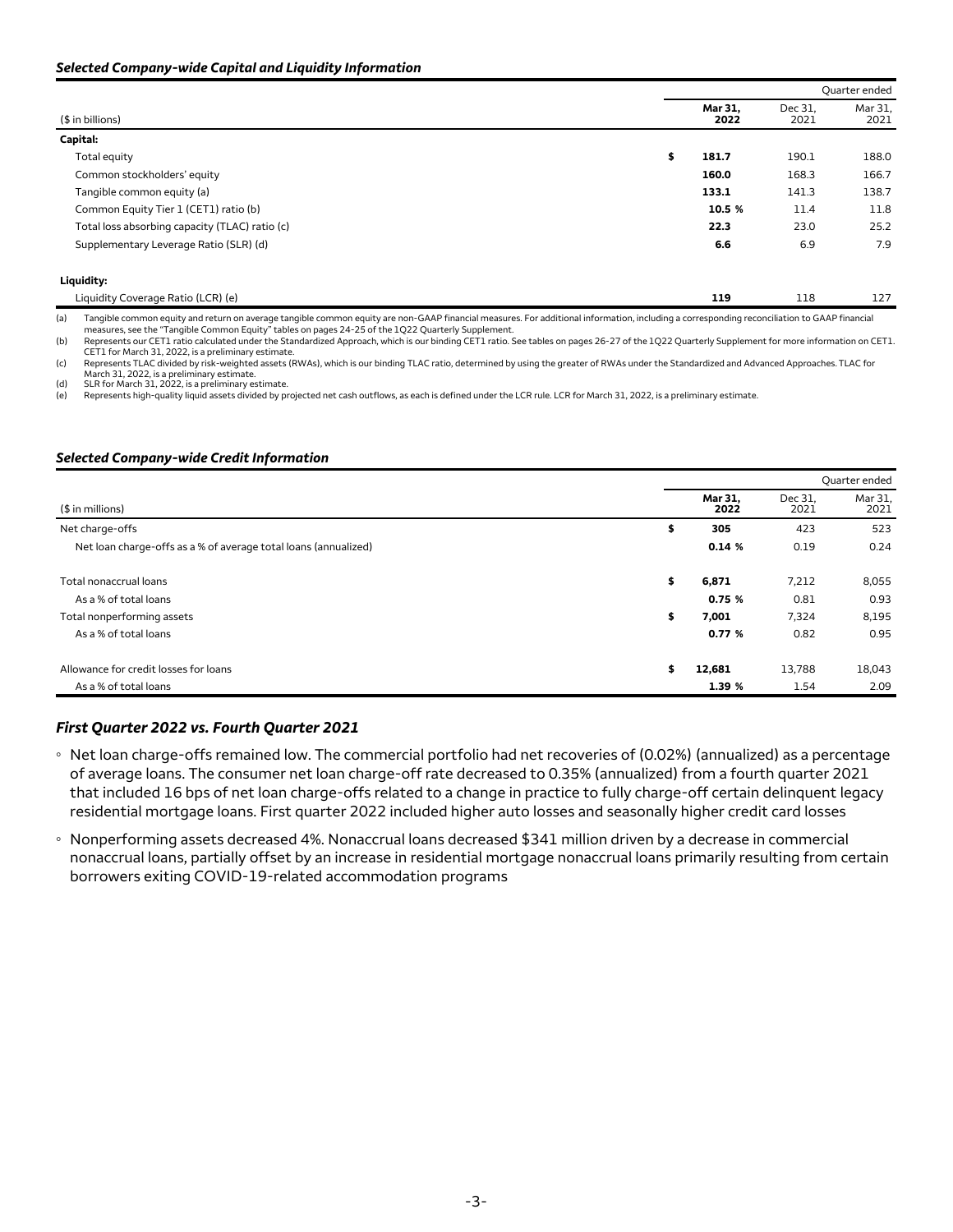## **Operating Segment Performance**

 **Consumer Banking and Lending** offers diversified financial products and services for consumers and small businesses with annual sales generally up to \$10 million. These financial products and services include checking and savings accounts, credit and debit cards, as well as home, auto, personal, and small business lending.

#### *Selected Financial Information*

|                                     |                 |                 | Quarter ended   | Mar 31, 2022<br>% Change from |                 |
|-------------------------------------|-----------------|-----------------|-----------------|-------------------------------|-----------------|
|                                     | Mar 31,<br>2022 | Dec 31,<br>2021 | Mar 31,<br>2021 | Dec 31,<br>2021               | Mar 31,<br>2021 |
| <b>Earnings (in millions)</b>       |                 |                 |                 |                               |                 |
| Consumer and Small Business Banking | \$<br>5,071     | 4,872           | 4,550           | 4 %                           | 11              |
| Consumer Lending:                   |                 |                 |                 |                               |                 |
| Home Lending                        | 1,490           | 1,843           | 2,227           | (19)                          | (33)            |
| Credit Card                         | 1,265           | 1,271           | 1,188           |                               | 6               |
| Auto                                | 444             | 470             | 403             | (6)                           | 10              |
| Personal Lending                    | 293             | 277             | 286             | 6                             | 2               |
| <b>Total revenue</b>                | 8,563           | 8,733           | 8,654           | (2)                           | (1)             |
| Provision for credit losses         | (190)           | 126             | (419)           | <b>NM</b>                     | 55              |
| Noninterest expense                 | 6,395           | 6,126           | 6,267           | $\overline{4}$                | 2               |
| Net income                          | \$<br>1,770     | 1,862           | 2,104           | (5)                           | (16)            |
| Average balances (in billions)      |                 |                 |                 |                               |                 |
| Loans                               | \$<br>325.1     | 325.4           | 353.1           |                               | (8)             |
| Deposits                            | 881.3           | 864.4           | 789.4           | 2                             | 12              |
|                                     |                 |                 |                 |                               |                 |

NM – Not meaningful

- ◦ Revenue decreased 1%
	- $\bullet$  Consumer and Small Business Banking was up  $11\%$  primarily due to higher deposit balances, higher deposit-related fees primarily reflecting lower fee waivers, and an increase in debit card transaction volumes, partially offset by lower revenue from PPP loans
	- ▪ Home Lending was down 33% primarily due to lower mortgage banking income driven by lower originations and lower gain on sale margins, as well as lower interest income from loans purchased from securitization pools, partially offset by higher mortgage servicing income
	- Credit Card was up 6% on higher loan balances and point of sale volume
	- Auto was up 10% and Personal Lending was up 2%, primarily due to higher loan balances
- ◦ Noninterest expense increased 2% reflecting higher operating losses primarily driven by customer remediation expense predominantly for a variety of historical matters, partially offset by lower salary expense, consultant spend and occupancy expense as a result of efficiency initiatives, as well as lower mortgage origination-related commissions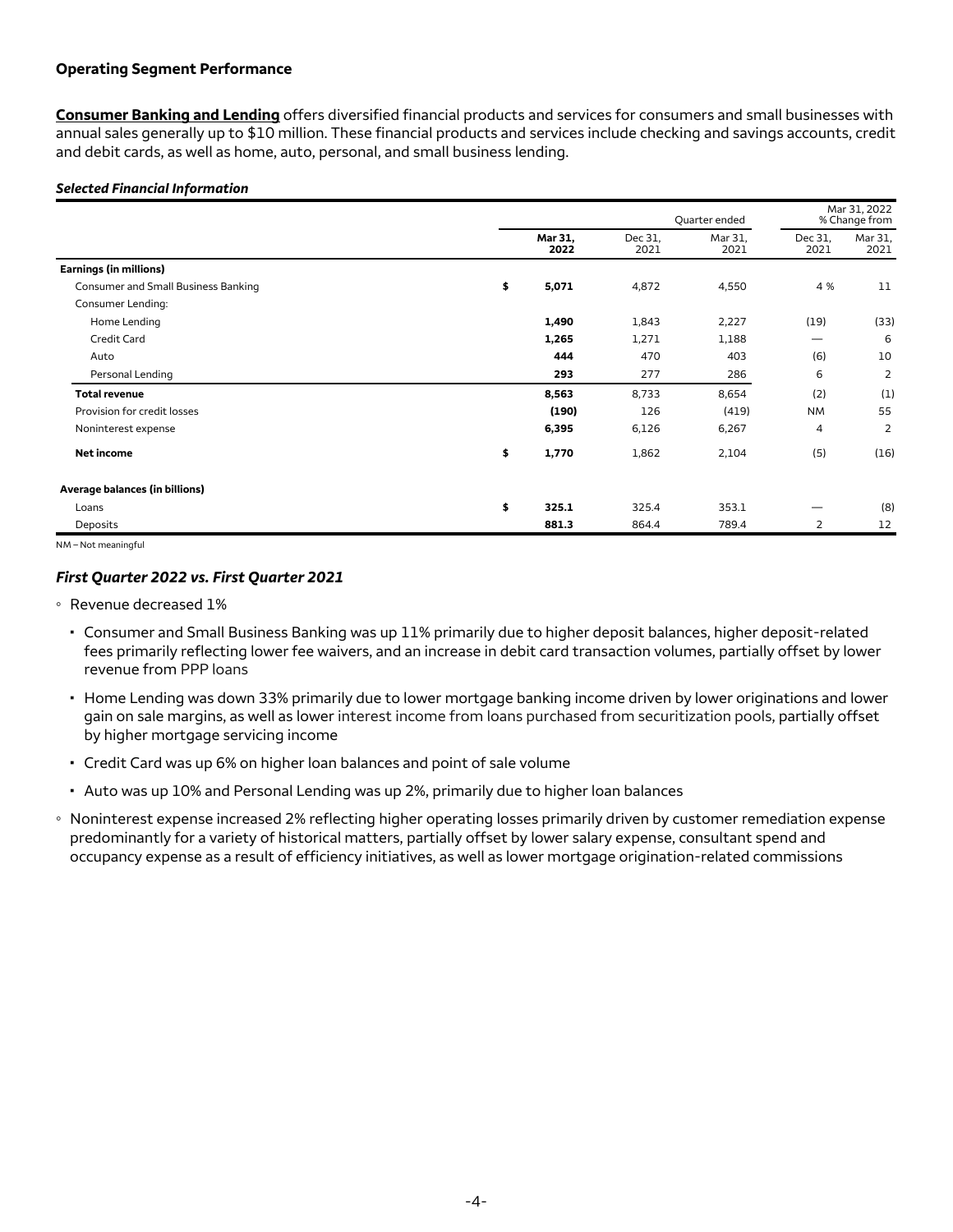**Commercial Banking** provides financial solutions to private, family owned and certain public companies. Products and services include banking and credit products across multiple industry sectors and municipalities, secured lending and lease products, and treasury management.

### *Selected Financial Information*

|                                 |                 |                 | Quarter ended   |                 | Mar 31, 2022<br>% Change from |
|---------------------------------|-----------------|-----------------|-----------------|-----------------|-------------------------------|
|                                 | Mar 31,<br>2022 | Dec 31.<br>2021 | Mar 31,<br>2021 | Dec 31,<br>2021 | Mar 31,<br>2021               |
| <b>Earnings (in millions)</b>   |                 |                 |                 |                 |                               |
| Middle Market Banking           | \$<br>1,246     | 1,167           | 1,159           | 7 %             | 8                             |
| Asset-Based Lending and Leasing | 1,081           | 1,117           | 922             | (3)             | 17                            |
| <b>Total revenue</b>            | 2,327           | 2,284           | 2,081           | 2               | 12                            |
| Provision for credit losses     | (344)           | (384)           | (399)           | 10              | 14                            |
| Noninterest expense             | 1,531           | 1,393           | 1,630           | 10              | (6)                           |
| <b>Net income</b>               | \$<br>857       | 954             | 637             | (10)            | 35                            |
| Average balances (in billions)  |                 |                 |                 |                 |                               |
| Loans                           | \$<br>194.4     | 184.6           | 183.1           | 5               | 6                             |
| Deposits                        | 200.7           | 207.7           | 189.4           | (3)             | 6                             |

- ◦ Revenue increased 12%
	- ▪ Middle Market Banking was up 8% primarily due to higher deposit and loan balances, as well as the impact of higher interest rates
	- ▪ Asset-Based Lending and Leasing was up 17% driven by higher loan balances, stronger net gains from equity securities, and higher revenue from renewable energy investments
- ◦ Noninterest expense decreased 6% primarily driven by lower personnel and occupancy expense due to efficiency initiatives, and lower lease expense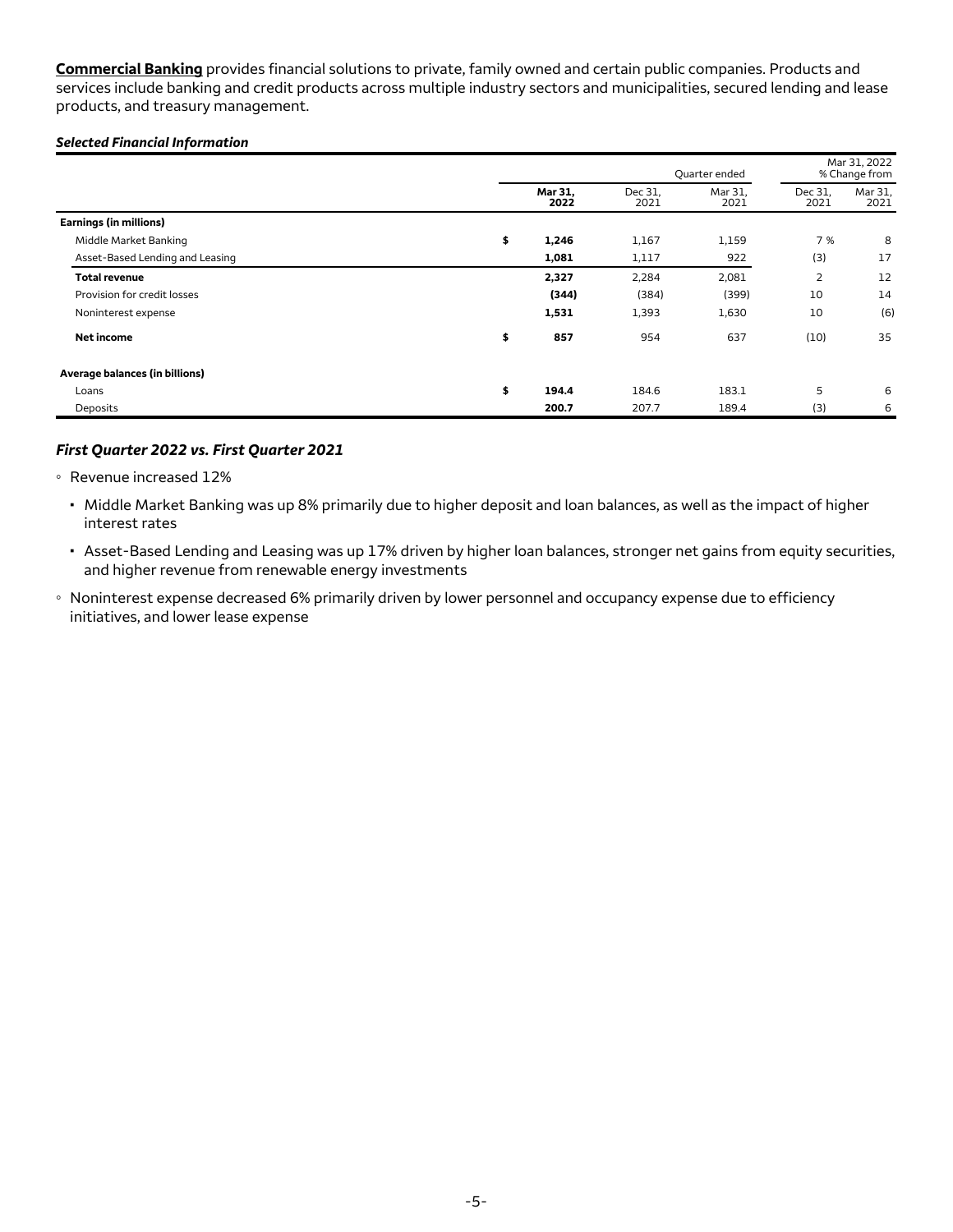**Corporate and Investment Banking** delivers a suite of capital markets, banking and financial products and services to corporate, commercial real estate, government and institutional clients globally. Products and services include corporate banking, investment banking, treasury management, commercial real estate lending and servicing, equity and fixed income solutions, as well as sales, trading, and research capabilities.

#### *Selected Financial Information*

|                                                  |                 |                 | Quarter ended   | Mar 31, 2022<br>% Change from |                 |
|--------------------------------------------------|-----------------|-----------------|-----------------|-------------------------------|-----------------|
|                                                  | Mar 31,<br>2022 | Dec 31,<br>2021 | Mar 31,<br>2021 | Dec 31,<br>2021               | Mar 31,<br>2021 |
| <b>Earnings (in millions)</b>                    |                 |                 |                 |                               |                 |
| Banking:                                         |                 |                 |                 |                               |                 |
| Lending                                          | \$<br>521       | 519             | 453             | $-$ %                         | 15              |
| Treasury Management and Payments                 | 432             | 373             | 370             | 16                            | 17              |
| <b>Investment Banking</b>                        | 331             | 464             | 416             | (29)                          | (20)            |
| <b>Total Banking</b>                             | 1,284           | 1,356           | 1,239           | (5)                           | $\overline{4}$  |
| <b>Commercial Real Estate</b>                    | 995             | 1,095           | 912             | (9)                           | 9               |
| Markets:                                         |                 |                 |                 |                               |                 |
| Fixed Income, Currencies, and Commodities (FICC) | 877             | 794             | 1,144           | 10                            | (23)            |
| Equities                                         | 267             | 205             | 252             | 30                            | 6               |
| Credit Adjustment (CVA/DVA) and Other            | 25              | 13              | 36              | 92                            | (31)            |
| <b>Total Markets</b>                             | 1,169           | 1,012           | 1,432           | 16                            | (18)            |
| Other                                            | 22              | 49              | 21              | (55)                          | 5               |
| <b>Total revenue</b>                             | 3,470           | 3,512           | 3,604           | (1)                           | (4)             |
| Provision for credit losses                      | (196)           | (194)           | (284)           | (1)                           | 31              |
| Noninterest expense                              | 1,983           | 1,765           | 1,833           | 12                            | 8               |
| <b>Net income</b>                                | \$<br>1,258     | 1,454           | 1,555           | (13)                          | (19)            |
| Average balances (in billions)                   |                 |                 |                 |                               |                 |
| Loans                                            | \$<br>284.5     | 272.0           | 246.1           | 5                             | 16              |
| Deposits                                         | 169.2           | 182.1           | 194.5           | (7)                           | (13)            |

# *First Quarter 2022 vs. First Quarter 2021*

◦ Revenue decreased 4%

- ▪ Banking was up 4% primarily driven by higher loan balances and improved treasury management results, partially offset by lower debt and equity origination fees as a result of lower market activity
- ▪ Commercial Real Estate was up 9% reflecting higher loan balances and higher revenue in our low-income housing business, partially offset by lower commercial mortgage-backed securities gain on sale margins and volumes
- ▪ Markets was down 18% primarily due to lower trading activity in residential mortgage-backed securities and high yield products, partially offset by higher foreign exchange, rates, and commodities trading revenue

◦ Noninterest expense increased 8% primarily driven by higher personnel expense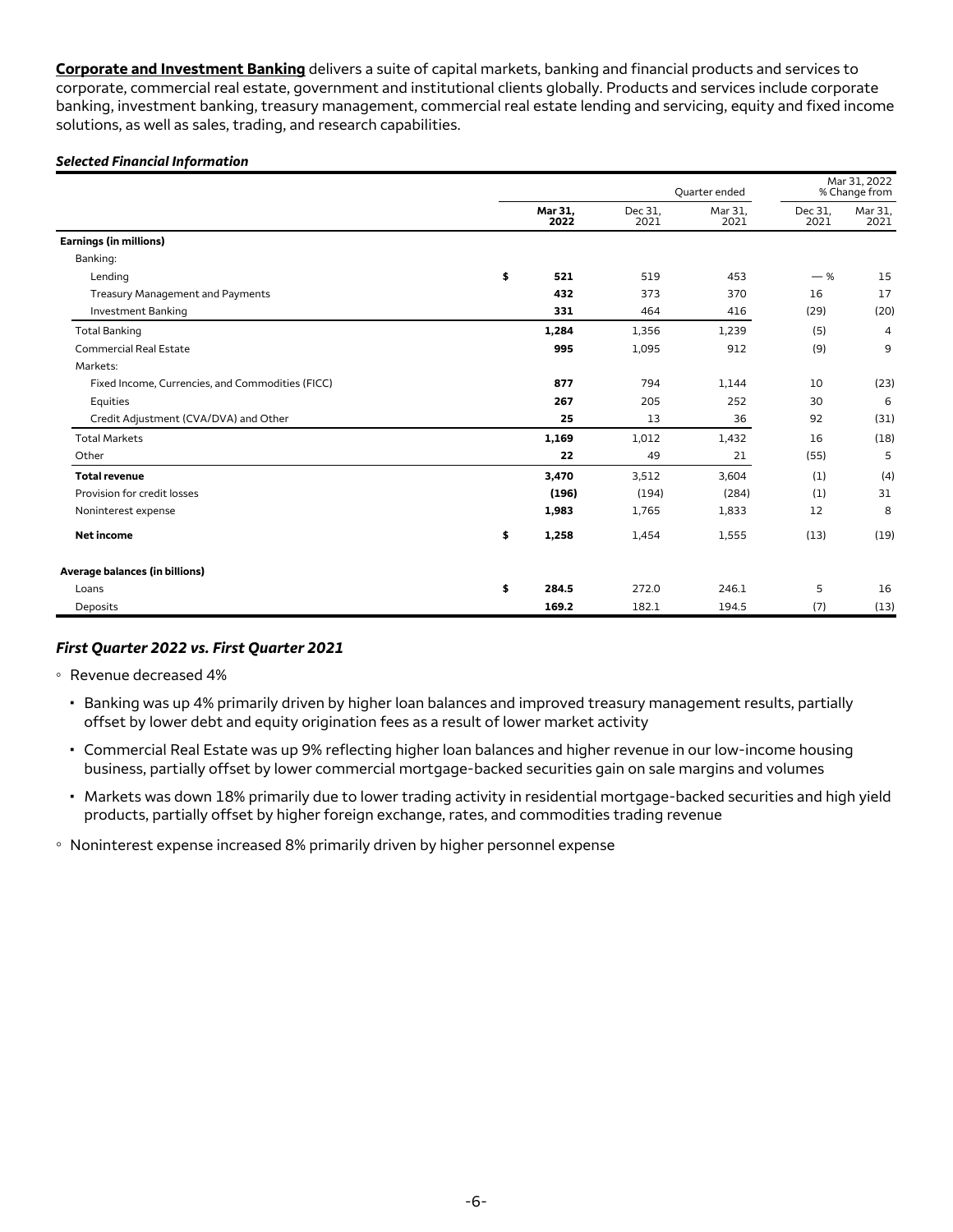**Wealth and Investment Management** provides personalized wealth management, brokerage, financial planning, lending, private banking, trust and fiduciary products and services to affluent, high-net worth and ultra-high-net worth clients. We operate through financial advisors in our brokerage and wealth offices, consumer bank branches, independent offices, and digitally through WellsTrade® and Intuitive Investor® .

#### *Selected Financial Information*

|                                   |                 |                 | Quarter ended   | Mar 31, 2022<br>% Change from |                 |
|-----------------------------------|-----------------|-----------------|-----------------|-------------------------------|-----------------|
|                                   | Mar 31,<br>2022 | Dec 31.<br>2021 | Mar 31,<br>2021 | Dec 31,<br>2021               | Mar 31,<br>2021 |
| <b>Earnings (in millions)</b>     |                 |                 |                 |                               |                 |
| Net interest income               | \$<br>799       | 666             | 657             | 20 %                          | 22              |
| Noninterest income                | 2,958           | 2,982           | 2,887           | (1)                           | 2               |
| <b>Total revenue</b>              | 3,757           | 3,648           | 3,544           | 3                             | 6               |
| Provision for credit losses       | (37)            | (3)             | (43)            | <b>NM</b>                     | 14              |
| Noninterest expense               | 3,175           | 2,898           | 3,028           | 10                            | 5               |
| Net income                        | \$<br>465       | 564             | 419             | (18)                          | 11              |
| Total client assets (in billions) | 2,080           | 2,183           | 2,062           | (5)                           | $\mathbf{1}$    |
| Average balances (in billions)    |                 |                 |                 |                               |                 |
| Loans                             | \$<br>84.8      | 84.0            | 80.8            | $\mathbf 1$                   | 5               |
| Deposits                          | 185.8           | 180.9           | 173.7           | 3                             | 7               |

NM – Not meaningful

- $\,\circ\,$  Revenue increased 6%, primarily due to higher asset-based fees driven by an increase in market valuations and higher net interest income as a result of higher interest rates, as well as an increase in deposit and loan balances, partially offset by lower transactional activity
- Noninterest expense increased 5%, primarily driven by higher revenue-related compensation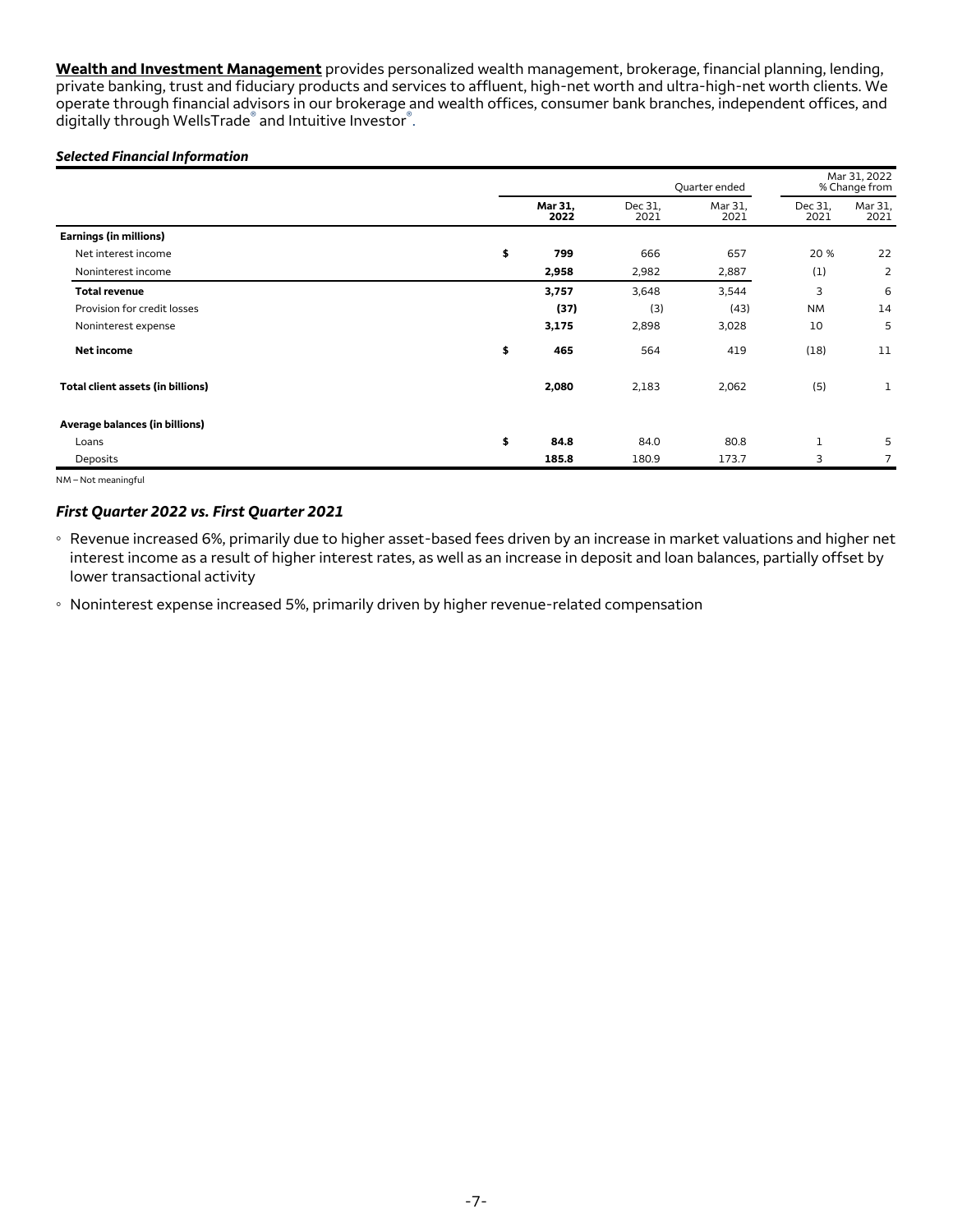**Corporate** includes corporate treasury and enterprise functions, net of allocations (including funds transfer pricing, capital, liquidity and certain expenses), in support of the reportable operating segments, as well as our investment portfolio and affiliated venture capital and private equity businesses. Corporate also includes certain lines of business that management has determined are no longer consistent with the long-term strategic goals of the Company, as well as results for previously divested businesses.

## *Selected Financial Information*

|                               |    |                 |                 | Quarter ended   | Mar 31, 2022<br>% Change from |                 |
|-------------------------------|----|-----------------|-----------------|-----------------|-------------------------------|-----------------|
|                               |    | Mar 31,<br>2022 | Dec 31,<br>2021 | Mar 31,<br>2021 | Dec 31,<br>2021               | Mar 31,<br>2021 |
| <b>Earnings (in millions)</b> |    |                 |                 |                 |                               |                 |
| Net interest income           | \$ | (818)           | (420)           | (390)           | $(95)$ %                      | <b>NM</b>       |
| Noninterest income            |    | 806             | 3,540           | 1,417           | (77)                          | (43)            |
| <b>Total revenue</b>          |    | (12)            | 3,120           | 1,027           | <b>NM</b>                     | <b>NM</b>       |
| Provision for credit losses   |    | (20)            | 3               | 97              | <b>NM</b>                     | <b>NM</b>       |
| Noninterest expense           |    | 786             | 1,016           | 1,231           | (23)                          | (36)            |
| Net income (loss)             |    | (679)           | 916             | (79)            | <b>NM</b>                     | <b>NM</b>       |

NM – Not meaningful

# *First Quarter 2022 vs. First Quarter 2021*

- ◦ Revenue decreased \$1.0 billion
	- ▪ Net interest income decreased primarily due to higher deposit crediting rates paid to the operating segments and the sales of our student loan portfolio and our Corporate Trust Services business in 2021
	- ▪ Noninterest income decreased predominantly driven by the impact of the sales of Wells Fargo Asset Management and our Corporate Trust Services business, the gain on sale of our student loan portfolio in first quarter 2021, and lower gains on the sales of securities in our investment portfolio, partially offset by improved results in our affiliated venture capital and private equity businesses
- Noninterest expense decreased predominantly due to the impact of business divestitures

# **Conference Call**

 The Company will host a live conference call on Thursday, April 14, at 10:00 a.m. ET. You may listen to the call by dialing 1-888-790-1806 (U.S. and Canada) or 312-470-7125 (International/U.S. Toll) and enter passcode: 4859855. The call will also be available online at <https://www.wellsfargo.com/about/investor-relations/quarterly-earnings/> and <https://attendesource.com/profile/web/index.cfm?PKwebID=0x86774275a&varPage=home>.

 A replay of the conference call will be available from approximately 1:00 p.m. ET on Thursday, April 14 through Thursday, April 28. Please dial 1-800-685-6061 (U.S. and Canada) or 203-369-3604 (International/U.S. Toll) and enter passcode: 41422. The replay will also be available online at <https://www.wellsfargo.com/about/investor-relations/quarterly-earnings/> and

<https://attendesource.com/profile/web/index.cfm?PKwebID=0x86774275a&varPage=home>.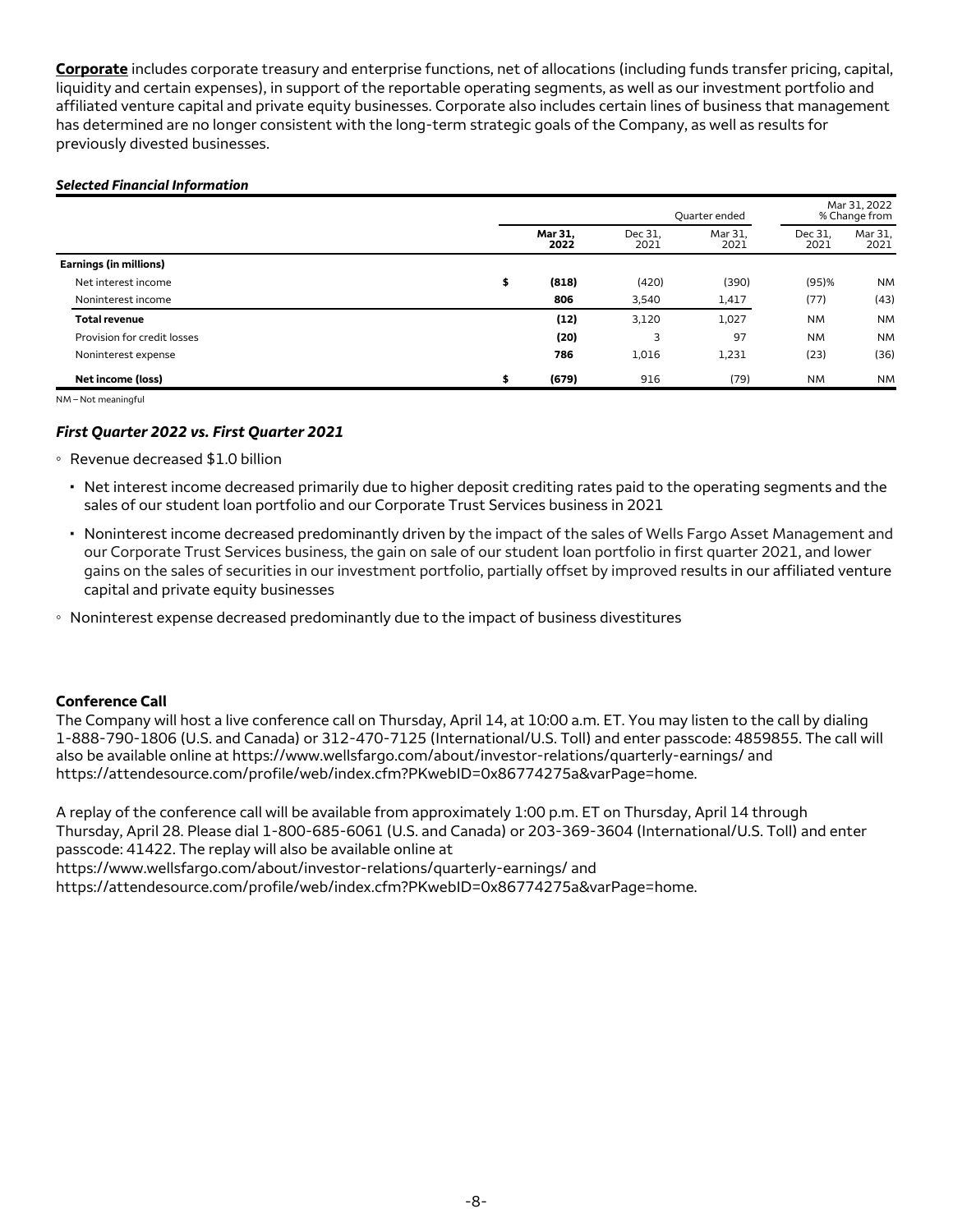## **Forward-Looking Statements**

 This document contains forward-looking statements. In addition, we may make forward-looking statements in our other documents filed or furnished with the Securities and Exchange Commission, and our management may make forward- looking statements orally to analysts, investors, representatives of the media and others. Forward-looking statements can be identified by words such as "anticipates," "intends," "plans," "seeks," "believes," "estimates," "expects," "target," "projects," "outlook," "forecast," "will," "may," "could," "should," "can" and similar references to future periods. In particular, forward-looking statements include, but are not limited to, statements we make about: (i) the future operating or financial performance of the Company, including our outlook for future growth; (ii) our noninterest expense and efficiency ratio; (iii) future credit quality and performance, including our expectations regarding future loan losses, our allowance for credit losses, and the economic scenarios considered to develop the allowance; (iv) our expectations regarding net interest income and net interest margin; (v) loan growth or the reduction or mitigation of risk in our loan portfolios; (vi) future capital or liquidity levels, ratios or targets; (vii) the performance of our mortgage business and any related exposures; (viii) the expected outcome and impact of legal, regulatory and legislative developments, as well as our expectations regarding compliance therewith; (ix) future common stock dividends, common share repurchases and other uses of capital; (x) our targeted range for return on assets, return on equity, and return on tangible common equity; (xi) expectations regarding our effective income tax rate; (xii) the outcome of contingencies, such as legal proceedings; (xiii) environmental, social and governance related goals or commitments; and (xiv) the Company's plans, objectives and strategies.

 Forward-looking statements are not based on historical facts but instead represent our current expectations and assumptions regarding our business, the economy and other future conditions. Because forward-looking statements relate to the future, they are subject to inherent uncertainties, risks and changes in circumstances that are difficult to predict. Our actual results may differ materially from those contemplated by the forward-looking statements. We caution you, therefore, against relying on any of these forward-looking statements. They are neither statements of historical fact nor guarantees or assurances of future performance. While there is no assurance that any list of risks and uncertainties or risk factors is complete, important factors that could cause actual results to differ materially from those in the forward-looking statements include the following, without limitation:

- • current and future economic and market conditions, including the effects of declines in housing prices, high unemployment rates, U.S. fiscal debt, budget and tax matters, geopolitical matters (including the conflict in Ukraine), and any slowdown in global economic growth;
- • the effect of the COVID-19 pandemic, including on our credit quality and business operations, as well as its impact on general economic and financial market conditions;
- • our capital and liquidity requirements (including under regulatory capital standards, such as the Basel III capital standards) and our ability to generate capital internally or raise capital on favorable terms;
- • current, pending or future legislation or regulation that could have a negative effect on our revenue and businesses, including rules and regulations relating to bank products and financial services;
- • developments in our mortgage banking business, including the extent of the success of our mortgage loan modification efforts, the amount of mortgage loan repurchase demands that we receive, any negative effects relating to our mortgage servicing, loan modification or foreclosure practices, and the effects of regulatory or judicial requirements or guidance impacting our mortgage banking business and any changes in industry standards;
- • our ability to realize any efficiency ratio or expense target as part of our expense management initiatives, including as a result of business and economic cyclicality, seasonality, changes in our business composition and operating environment, growth in our businesses and/or acquisitions, and unexpected expenses relating to, among other things, litigation and regulatory matters;
- • the effect of the current interest rate environment or changes in interest rates or in the level or composition of our assets or liabilities on our net interest income, net interest margin and our mortgage originations, mortgage servicing rights and mortgage loans held for sale;
- • significant turbulence or a disruption in the capital or financial markets, which could result in, among other things, reduced investor demand for mortgage loans, a reduction in the availability of funding or increased funding costs, and declines in asset values and/or recognition of impairments of securities held in our debt securities and equity securities portfolios;
- • the effect of a fall in stock market prices on our investment banking business and our fee income from our brokerage and wealth management businesses;
- • negative effects from the retail banking sales practices matter and from other instances where customers may have experienced financial harm, including on our legal, operational and compliance costs, our ability to engage in certain business activities or offer certain products or services, our ability to keep and attract customers, our ability to attract and retain qualified employees, and our reputation;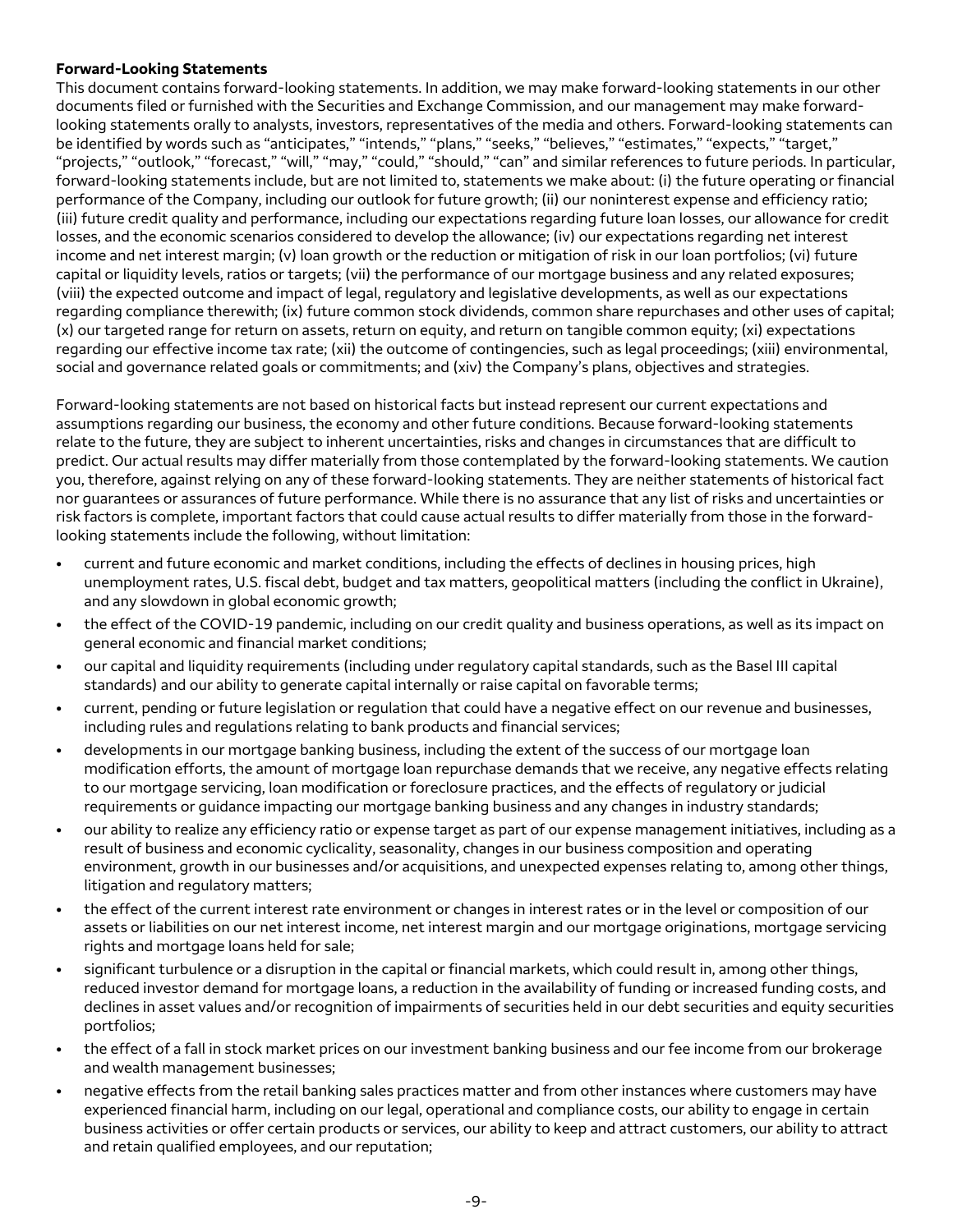- • resolution of regulatory matters, litigation, or other legal actions, which may result in, among other things, additional costs, fines, penalties, restrictions on our business activities, reputational harm, or other adverse consequences;
- • a failure in or breach of our operational or security systems or infrastructure, or those of our third-party vendors or other service providers, including as a result of cyber attacks;
- the effect of changes in the level of checking or savings account deposits on our funding costs and net interest margin;
- fiscal and monetary policies of the Federal Reserve Board;
- changes to U.S. tax guidance and regulations, as well as the effect of discrete items on our effective income tax rate;
- our ability to develop and execute effective business plans and strategies; and
- • the other risk factors and uncertainties described under "Risk Factors" in our Annual Report on Form 10-K for the year ended December 31, 2021.

 In addition to the above factors, we also caution that the amount and timing of any future common stock dividends or repurchases will depend on the earnings, cash requirements and financial condition of the Company, market conditions, capital requirements (including under Basel capital standards), common stock issuance requirements, applicable law and regulations (including federal securities laws and federal banking regulations), and other factors deemed relevant by the Company's Board of Directors, and may be subject to regulatory approval or conditions.

 For additional information about factors that could cause actual results to differ materially from our expectations, refer to our reports filed with the Securities and Exchange Commission, including the discussion under "Risk Factors" in our Annual Report on Form 10-K for the year ended December 31, 2021, as filed with the Securities and Exchange Commission and available on its website at [www.sec.gov](https://www.sec.gov)<sup>4</sup>.

 Any forward-looking statement made by us speaks only as of the date on which it is made. Factors or events that could cause our actual results to differ may emerge from time to time, and it is not possible for us to predict all of them. We undertake no obligation to publicly update any forward-looking statement, whether as a result of new information, future developments or otherwise, except as may be required by law.

 Forward-looking Non-GAAP Financial Measures. From time to time management may discuss forward-looking non-GAAP financial measures, such as forward-looking estimates or targets for return on average tangible common equity. We are unable to provide a reconciliation of forward-looking non-GAAP financial measures to their most directly comparable GAAP financial measures because we are unable to provide, without unreasonable effort, a meaningful or accurate calculation or estimation of amounts that would be necessary for the reconciliation due to the complexity and inherent difficulty in forecasting and quantifying future amounts or when they may occur. Such unavailable information could be significant to future results.

 $^4$  We do not control this website. Wells Fargo has provided this link for your convenience, but does not endorse and is not responsible for the content, links, privacy policy, or security policy of this website.